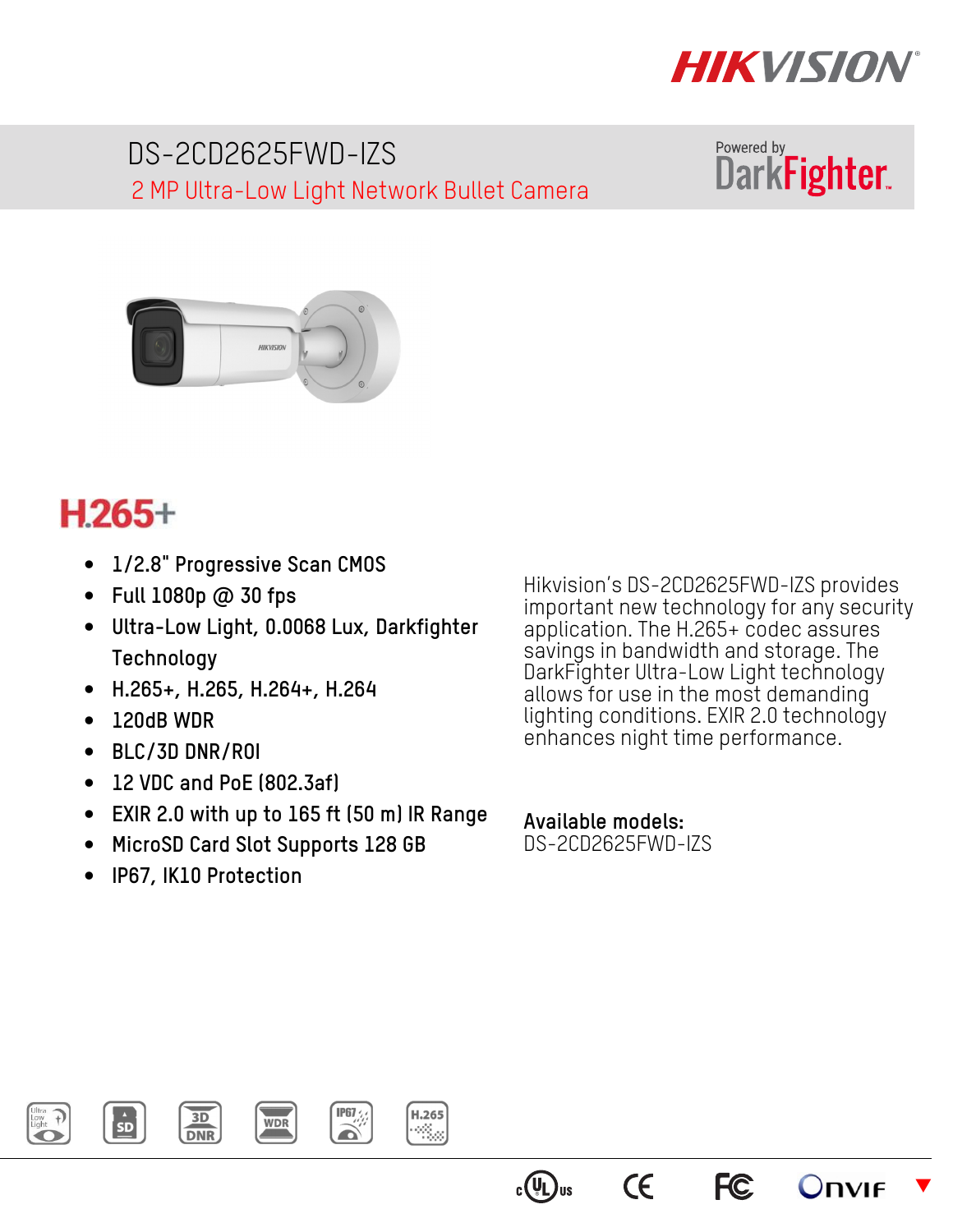## **Specifications**

|                                         | DS-2CD2625FWD-IZS                                                                                                                                         |
|-----------------------------------------|-----------------------------------------------------------------------------------------------------------------------------------------------------------|
| Camera                                  |                                                                                                                                                           |
|                                         | Image Sensor 1/2.8" progressive scan CMOS                                                                                                                 |
|                                         | Minimum Illumination Color: 0.005 lux @ (f/1.2, AGC on), 0 lux with IR, color: 0.0068 lux @ (f/1.4, AGC on), 0 lux with IR                                |
|                                         | Shutter Speed 1/3 s to 1/100,000 s                                                                                                                        |
| Slow Shutter Supported                  |                                                                                                                                                           |
|                                         |                                                                                                                                                           |
|                                         | Day/Night IR Cut Filter                                                                                                                                   |
| Digital Noise Reduction 3D DNR          |                                                                                                                                                           |
|                                         | WDR 120 dB                                                                                                                                                |
|                                         | 3-Axis Adjustment Pan: 0° to 360°, tilt: 0° to 90°, rotate: 0° to 360°                                                                                    |
| Lens                                    |                                                                                                                                                           |
|                                         | Focal Length 2.8 to 12 mm (motorized)                                                                                                                     |
| Aperture f/1.4                          |                                                                                                                                                           |
|                                         | FOV Horizontal field of view: 105° to 35°; vertical field of view: 56° to 20°; diagonal field of view: 126° to 40.5°                                      |
| Lens Mount 014                          |                                                                                                                                                           |
| IR                                      |                                                                                                                                                           |
|                                         | IR Range Up to 165 ft (50 m)                                                                                                                              |
| Wavelength 850 nm                       |                                                                                                                                                           |
|                                         |                                                                                                                                                           |
| <b>Compression Standard</b>             |                                                                                                                                                           |
|                                         | Video Compression Main stream: H.265+/H.265/H.264+/H.264; sub stream: H.265/H.264/MJPEG; third stream: H.265/H.264                                        |
|                                         | H.264 Type Main profile/high profile                                                                                                                      |
|                                         | H.265 Type Main profile                                                                                                                                   |
|                                         | Video Bit Rate 32 Kbps to 16 Mbps                                                                                                                         |
|                                         |                                                                                                                                                           |
|                                         | Audio Bit Rate 64 Kbps (6.711)/16 Kbps (6.722.1)/16 Kbps (6.726)/32 to 192 Kbps (MP2L2)                                                                   |
| <b>Smart Features</b>                   |                                                                                                                                                           |
|                                         | Behavior Analysis Line crossing detection, intrusion detection, unattended baggage detection, object removal detection                                    |
| Face Detection Supported                |                                                                                                                                                           |
|                                         | Region of Interest Supports one fixed region for main stream and sub stream                                                                               |
| Image                                   |                                                                                                                                                           |
| Maximum Resolution 1920 × 1080          |                                                                                                                                                           |
|                                         | Main Stream 30 fps (1920 × 1080, 1280 × 960, 1280×720)                                                                                                    |
|                                         |                                                                                                                                                           |
|                                         | Sub Stream 30 fps (640 × 360, 352 × 240)                                                                                                                  |
|                                         | Third Stream 30 fps (1920 × 1080, 1280 × 720, 640 × 360, 352 × 240)                                                                                       |
| Image Enhancement BLC/3D DNR            |                                                                                                                                                           |
|                                         | Image Setting Rotate mode, saturation, brightness, contrast, sharpness adjustable by client software or Web browser                                       |
|                                         | Day/Night Switch Auto/schedule/triggered by alarm in                                                                                                      |
| Network                                 |                                                                                                                                                           |
|                                         | Network Storage Supports microSD/SDHC/SDXC card (128 GB), local storage and NAS (NFS, SMB/CIFS), ANR                                                      |
|                                         | Alarm Trigger Motion detection, video tampering, network disconnected, IP address conflict, illegal login, HDD full, HDD error, alarm input, alarm output |
|                                         | Protocols TCP/IP, ICMP, HTTP, HTTPS, FTP, DHCP, DNS, DDNS, RTP, RTSP, RTCP, PPPoE, NTP, UPnP, SMTP, SNMP, IGMP, 802.1X, QoS, IPv6, Bonjour                |
|                                         | General Function One-key reset, anti-flicker, three streams, heartbeat, password protection, privacy mask, watermark, IP address filter                   |
|                                         | API ONVIF (PROFILE S, PROFILE G), ISAPI                                                                                                                   |
| Simultaneous Live View Up to 6 channels |                                                                                                                                                           |
|                                         | User/Host Up to 32 users; 3 levels: administrator, operator and user                                                                                      |
|                                         | Client iVMS-4200, Hik-Connect                                                                                                                             |
|                                         | Web Browser IE 8+, Chrome 31.0-44, Firefox 30.0-51, Safari 8.0+                                                                                           |
|                                         |                                                                                                                                                           |
| Interface                               |                                                                                                                                                           |
|                                         | Audio 1 input (line in, 3.5 mm), 1 output (3.5 mm), mono sound                                                                                            |
|                                         | Communication Interface 1 RJ45 10M/100M self-adaptive Ethernet port                                                                                       |
|                                         | Alarm 1 input, 1 output (maximum 12 VDC, 30 mA)                                                                                                           |
|                                         | Video Output 1Vp-p composite output (75 Q/BNC)                                                                                                            |
|                                         | On-Board storage Built-in microSD/SDHC/SDXC slot, up to 128 GB                                                                                            |
|                                         | SVC Supports H.264 and H.265 encoding                                                                                                                     |
| Reset Button Supported                  |                                                                                                                                                           |
| Audio                                   |                                                                                                                                                           |
| Environment Noise Filtering Supported   |                                                                                                                                                           |
|                                         | Audio Sampling Rate 8 kHz/16 kHz/32 kHz/44.1 kHZ/48 kHz                                                                                                   |
| General                                 |                                                                                                                                                           |
|                                         | Operating Conditions -22° to 140° F (-30° to 60° C)                                                                                                       |
|                                         | Power Supply 12 VDC ±25%, PoE (802.3af); terminal block for DC input                                                                                      |
|                                         | Power Consumption and 12 VDC, 1.2A, maximum 14.5 W, PoE (802.3at, 42.5 to 57 V), 0.5 to 0.1 A, maximum 16.5 W                                             |
| Current                                 |                                                                                                                                                           |
|                                         | Protection Level IP67, IK10, TVS 2000V lightning protection, surge protection, and voltage transient protection                                           |
| Material Metal                          |                                                                                                                                                           |
|                                         |                                                                                                                                                           |
|                                         | Dimensions $0.67$ × 13.10" $(0.144.13 \times 332.73 \text{ mm})$                                                                                          |
|                                         | Weight Camera: 4.17 lbs (1.89 kg)                                                                                                                         |
|                                         |                                                                                                                                                           |

## **Accessories**

| CM <sub>1</sub> | PM <sub>1</sub> |
|-----------------|-----------------|
| Pole Mount      | Pole Mount      |
| Adaptor         | Adaptor         |

© 2017-2019 Hikvision USA Inc. • All Rights Reserved • Specifications subject to change without notice. Hikvision USA Inc., 18639 Railroad Street, City of Industry, CA 91748, USA • Hikvision Canada, 4848 rue Levy, St-Laurent, Quebec, Canada, H4R 2P1 IT IN VID<br>Tel: +1-909-895-0400 • Toll Free in USA: +1-866-200-6690 • E-Mail: